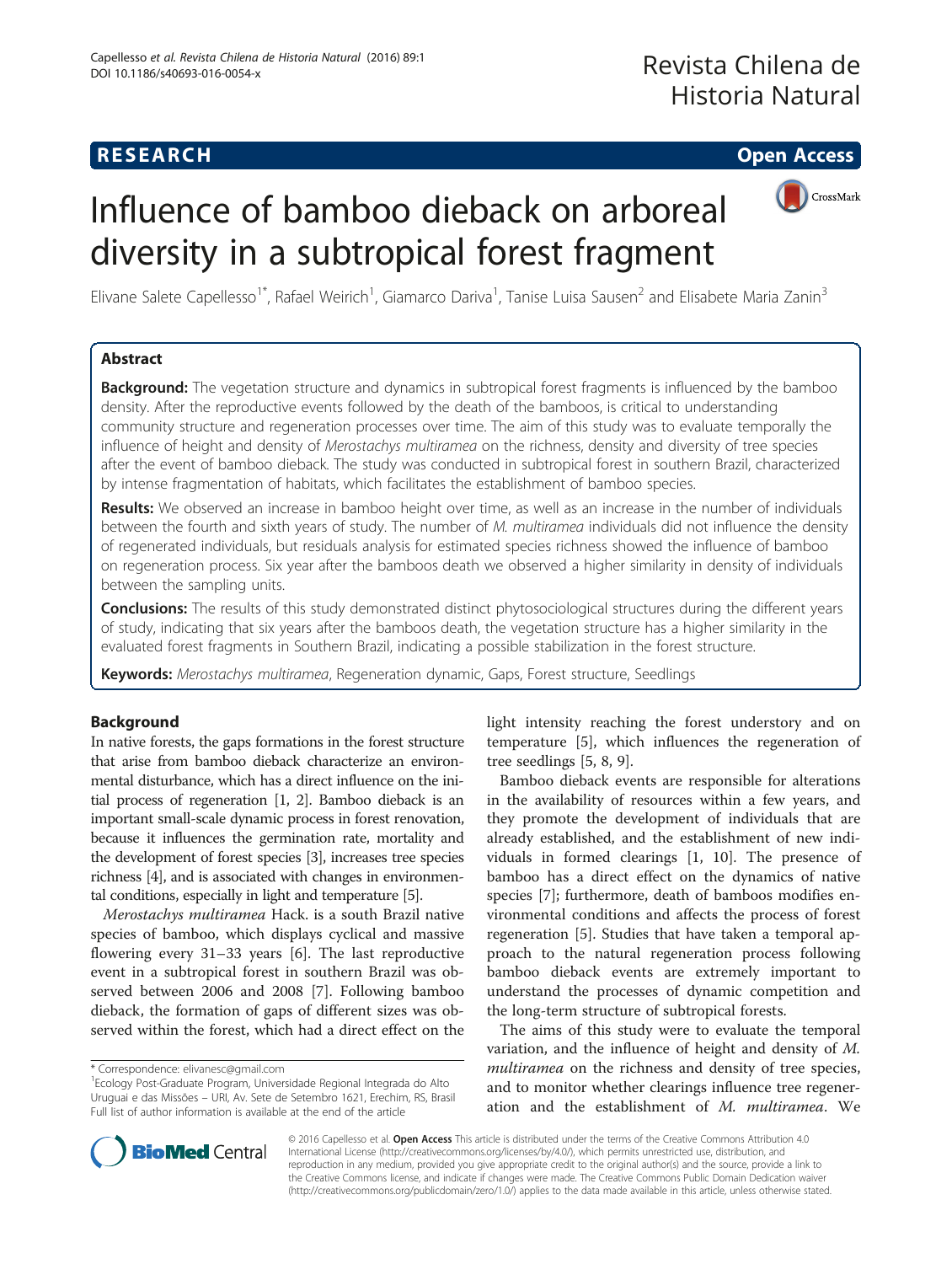expect that as M. multiramea increase in density and height, tree species richness decrease, creating a distinct forest structure over the years.

## Methods

## Study area and data collection

This study, performed in area of subtropical forests in Southern Brazil (Fig. 1), began in 2008, two years after bamboo flowering and fruiting, followed by death and fall. For the study design, 25 sampling units of  $10 \times 10$  m were demarcated. The description of the abiotic conditions in the study areas after the M. multiramea reproductive event followed by death and fall can be found at Budke et al. [[5\]](#page-5-0).

This study consisted of surveys conducted in 2008 [\[5](#page-5-0)], 2010 [\[7](#page-5-0)] and in 2012, which corresponded to two, four and six years after M. multiramea dieback occurred in 2006. All surveys evaluated tree regeneration between 30 cm to 1 m in height, including tree diameter at soil level and height. To measure the density of M. multiramea, we measured the number of individuals and their height.

#### Data analysis

To evaluate the differences in the bamboo density and height between years, we performed a one-way analysis

of variance (ANOVA) for the individual's number and height between years of the study, 2008, 2010 and 2012.

We obtained the structural variables of the tree regeneration component in all sample units, including individual density, species richness, Shannon diversity and Pielou equability. To evaluate the differences between years, a one-way ANOVA were performed. To assess similarity in density of individuals between sample units, we calculated the Bray-Curtis similarity index, within and between different surveys, followed by Principal Coordinate Analysis (PCoA), by visually comparing the similarity between the surveys.

The relationship between density of seedlings of tree species and that of M. multiramea Hack. was evaluated by linear regression. We used the residuals of this analysis to perform another linear regression, with species richness as the dependent variable, thus eliminating the effect of the density of tree regeneration on the observed richness. All analyses were performed using PAST [[11](#page-5-0)].

## Results

## Relationship between plant density and the height of M. multiramea over time

The density of M. multiramea Hack. increased in the period between two and four years, followed by a decline after six years (Fig. [2\)](#page-2-0), after the reproductive event. We

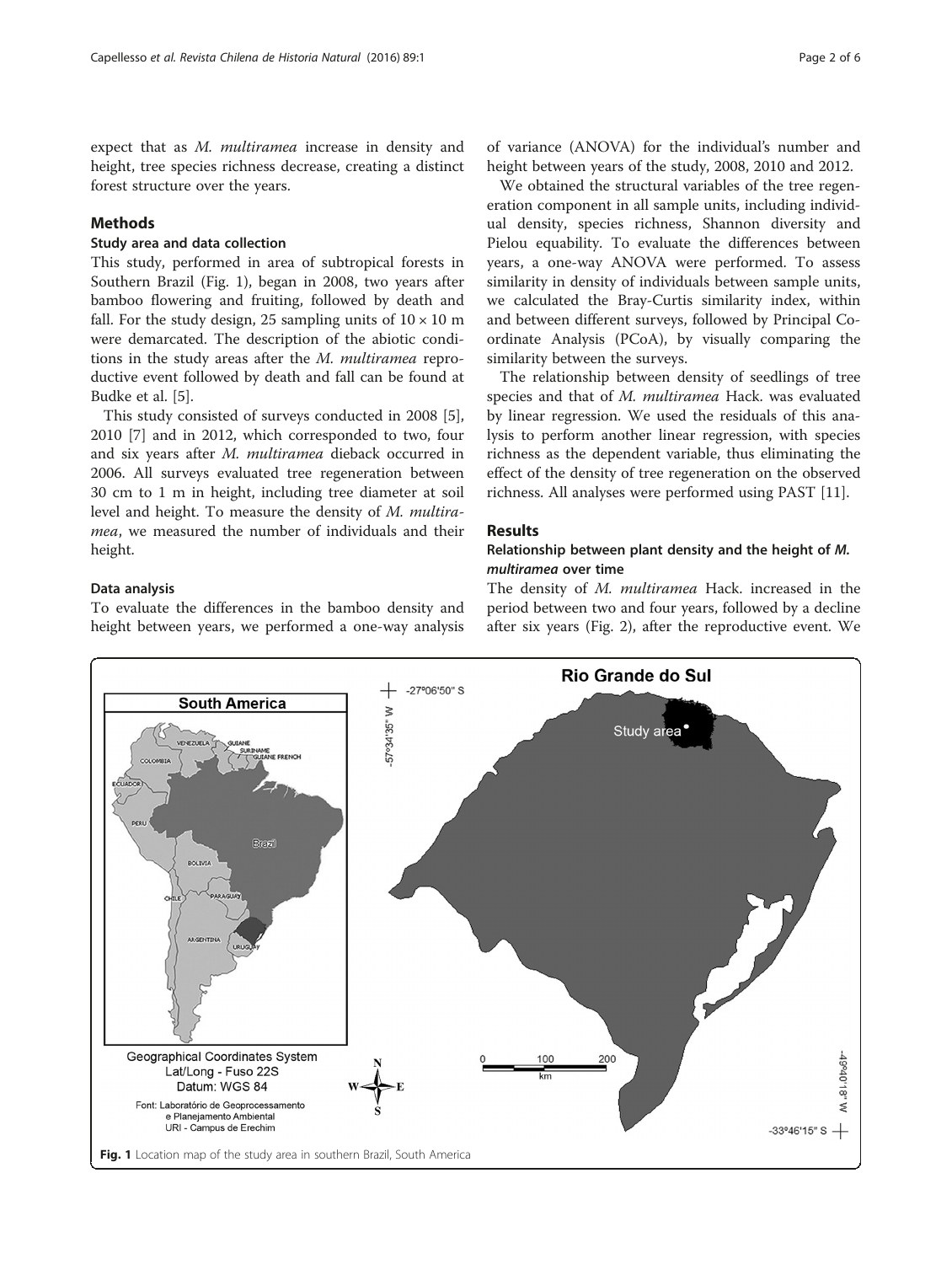<span id="page-2-0"></span>

observed differences in density between four and six years after the reproductive event. Height of M. multiramea individuals progressively increased over the time, with 2012 being significantly different from that in other years ( $F = 254$ , df = 2,  $p \le 0.001$ ).

# Temporal variation and the influence of M. multiramea richness and tree density

We observed a difference in the density of individuals of tree species after six years of study, differing from second and fourth years (Table [1](#page-3-0)). The richness of species remained stable throughout the study period. The second year of study showed a higher diversity, followed by the fourth year and the sixth year (Table [1](#page-3-0)).

We did not observe significant relationship between density of tree seedlings and density of M. multiramea Hack.  $(R^2 = 0.01, p = 0.53)$  (Fig. [3a](#page-3-0)). However, the analysis of residues revealed a positive linear relationship with the estimated species richness ( $R^2 = 0.17$ ,  $p = 0.035$ ) (Fig. [3](#page-3-0)b).

## Forest structure after bamboo dieback

Six years after M. multiramea reproductive event and dieback, we observed differences between species composition and their respective density, demonstrating distinct phytosociological structures during the different years of study (Fig. [4\)](#page-4-0). After two and four years of study was observed a superposition of sample units indicating a vegetation structural similarity in the 2008 and 2010 surveys after the death of M. multiramea. However, the sample units corresponding to six years were different from previous assessments (2008 and 2010) and demonstrated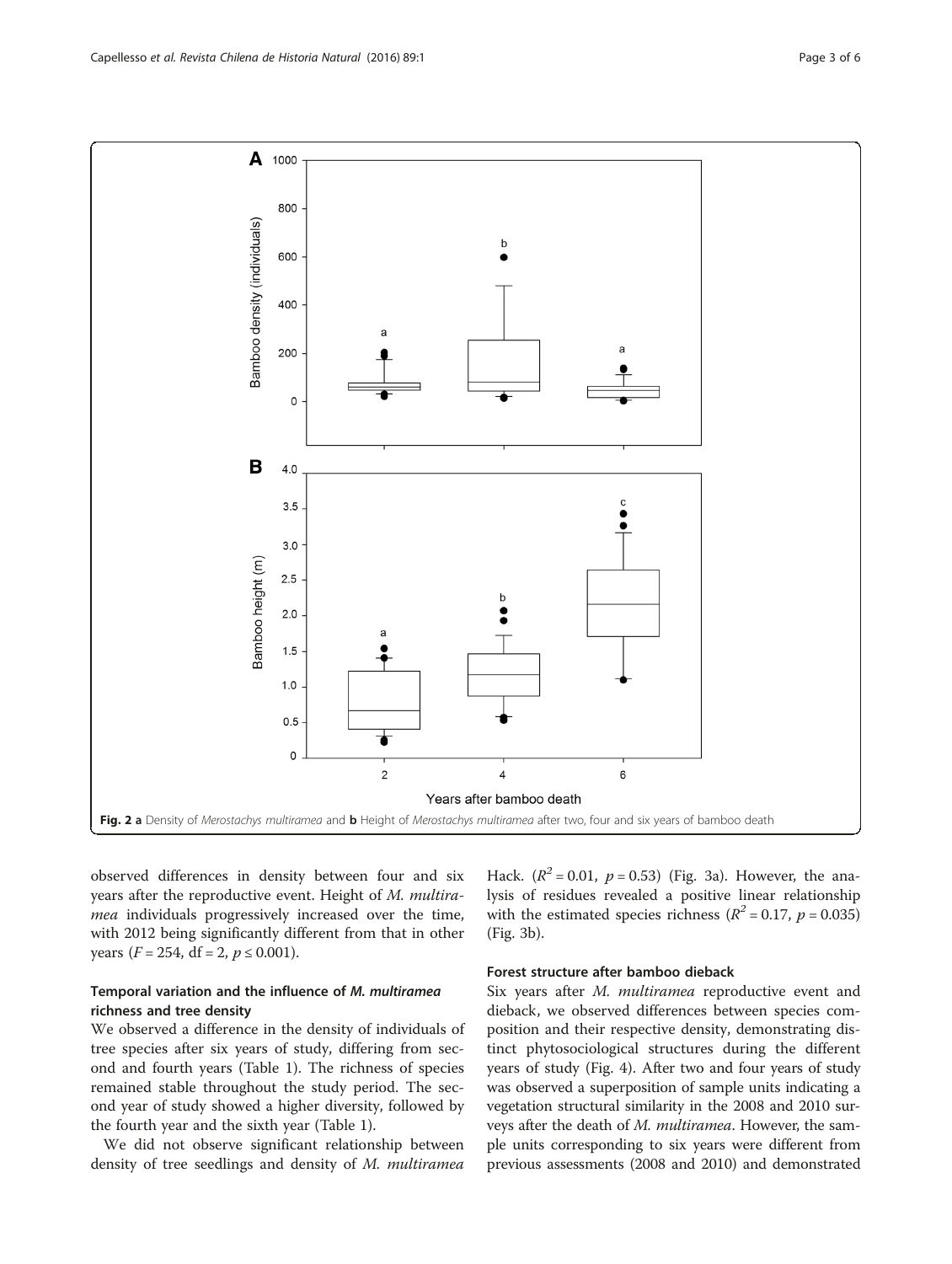<span id="page-3-0"></span>Table 1 Tree species richness, density of tree seedlings, diversity and equitability observed after two, four and six years of bamboo death in a subtropical forest in Southern Brazil

|                           | 2v     | 4v     | 6у              |
|---------------------------|--------|--------|-----------------|
| Species richness          | 56 ab  | 64 a   | 62 <sub>b</sub> |
| Density of tree seedlings | 1446 a | 1188 a | 3117 b          |
| Shannon diversity (H')    | 2.61   | 2.42   | 2.13            |
| Pielou equability (J')    | 0.64   | 0.58   | 0.51            |

Different letters indicate differences between areas and years



an overlap, indicating that in 2012, sample units have a similar vegetation structure.

## **Discussion**

We expected that M. multiramea Hack. would show an increase in number and height of individuals, but this pattern was observed only for height throughout the study, with the number of individuals decreased over the years of the study. The vegetation structure did not change in the first four years (2010) after the death and clearing of M. multiramea, partially contradicting the hypothesis of this study. We expected that species richness would decrease with time. Differences in the composition and density of species were already observed six years after the death and clearing of bamboo (in 2012). This structural variation only in the last survey might be associated with the process of stabilization between bamboo and the forest vegetation in the study area. This hypothesis is supported by Taylor et al. [\[12\]](#page-5-0), who state that the dead bamboo stalks remain in the area for 3–6 years, which ultimately inhibits seedling establishment. The responses of vegetation after the death and clearing of bamboo represent a continuous process and therefore, should be studied for many years [\[13\]](#page-5-0). Muñoz and Gonzáles [[14](#page-5-0)], Montti et al. [\[9\]](#page-5-0) and Muñoz et al. [[15](#page-5-0)] observed that the positive effects of death of bamboo on tree regeneration are restricted to a short period of time, and other environmental factors might be associated with the temporal pattern of regeneration.

The height increment of bamboos might have caused partial or total closure of the gaps formed after death and clearing of bamboo, affecting light conditions and temperature, which can positively influence the regeneration process. The increased height of individuals of M. multiramea was associated with an increase in the density of regenerating tree individuals. Additionally, Campanello et al. [[8\]](#page-5-0) reported that woody invasion might increase after the death of bamboo, since the opening of gaps caused by bamboo dieback causes changes in the area microclimate, which plays a major role in establishment, development and reproduction in natural environments [[5, 16\]](#page-5-0). However, Montti et al. [[17](#page-5-0)] observed that the increase in height in two species of bamboo negatively affected the survival of tree species in the cleared areas.

The increase in the density of bamboo was directly associated with the decrease in the density and density of individual trees, due to competition with the tree species [[13\]](#page-5-0). Following the decrease in the density of bamboo, tree regeneration increased, as was observed after six years of study. Species richness did not change throughout the study, similar to the findings of Montti et al. [\[9](#page-5-0)], studying the dynamics of Chusquea ramosissima in an Argentinian forest. Regression analysis showed no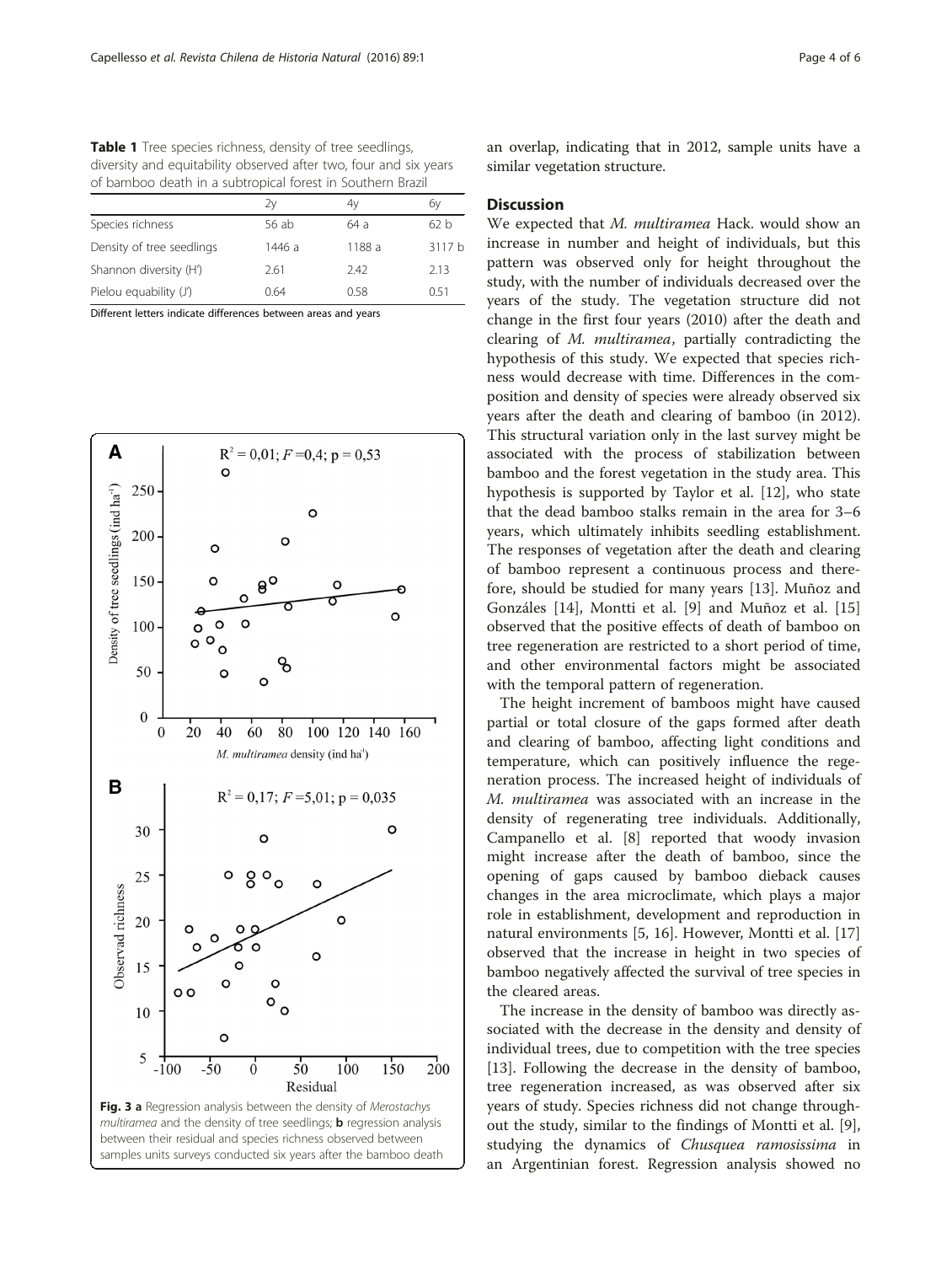<span id="page-4-0"></span>

significant relationship between density of tree species and density of M. multiramea Hack. However, analysis of residual revealed a negative relationship between the density of M. multiramea and species richness, indicating an effect of bamboo on the vegetation structure.

The diversity index assessed in this study demonstrated a reduction in diversity over time, corroborating the results of Holz and Veblen [\[13](#page-5-0)], performed on the border between Chile and Argentina. This temporal reduction in diversity might be directly related to variations in environmental conditions associated with the gaps caused by M. multiramea dieback. Following bamboo dieback, more light can provide more suitable conditions for germination and seedling banks, maintaining their presence in the area. However, Montti et al. [[17](#page-5-0)] suggest that reducing the diversity, to encourage successful growth of tree species after flowering bamboo, appears to be related to a very narrow window during which individuals that are already established can survive and use the very few resources associated with the opening of the gap.

The results of this study indicated that temporal variation in abundance and height of M. multiramea influences the vegetation structure in subtropical forest fragments, with a distinct vegetation structure over the years. The abundance and richness of tree species sampled in the first evaluations (2008 and 2010) suggests that the bamboo death provides abiotic conditions that facilitate to germination of seeds in soil bank bank and seedling establishment. Budke et al. [[5\]](#page-5-0), two years after the death of M. multiramea, observed a positive relationship between trees density with moisture, and negative with the opening canopy. The higher canopy openness after the death of M. multiramea was associated with the

establishment, mainly of pioneer species such as Cupania vernalis Cambess., Sebastiania brasiliensis Spreng., Dalbergia frutesens (Vell.) Britton e Calyptranthes concinna DC.

Additionally, it can be inferred that the wide variation observed in the abundance of tree species between two to six years, can be associated with the presence of certain species with a high individual density, especially four years after the bamboos death. In this context there are the species Actinostemon concolor Spreng., Pilocarpus pennatifolius Lem. and Trichilia elegans A. Juss., characterized by high establishment rate in study areas and shade tolerance. Thus, similar vegetation structure observed after six years (2012) it was caused by high density of shade tolerant species, features of understory and dependent on the establishment and growth of M. multiramea individuals.

## Conclusions

We can conclude that the disturbance caused by the death and clearing of bamboo, leading to the opening of gaps, is responsible for changes in the environment, and influences the growth of M. multiramea and the tree species, with a marked temporal pattern. The increase in height of individuals of M. *multiramea* is responsible for changes in the environmental conditions in the understory, and characterizes a process of competition for space, which does reduce the establishment of some species. However, due to a reduction in the density of bamboo over time and a consequent reduction in the competition for space, the density of regenerating individuals increases significantly, independent of the bamboo height, and is responsible for the observed differences in vegetation structure in subtropical forests dominated by bamboo.